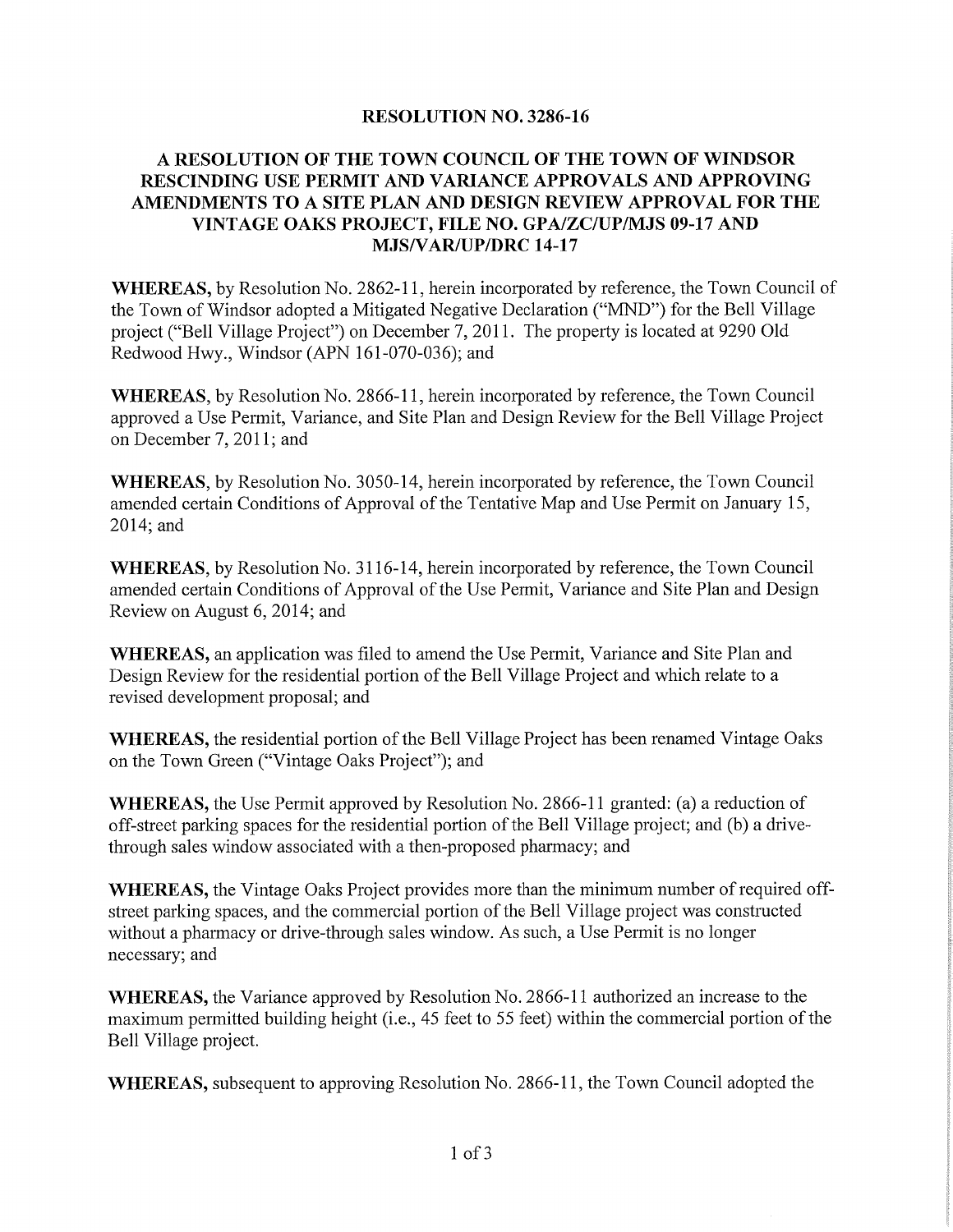Windsor Station Area/Downtown Specific Plan which provides no maximum building height standard in this location (i.e., Compact Residential (CR) zone), and, therefore, a Variance is no longer necessary; and

WHEREAS, the design aspects of the entire Bell Village project (e.g., building design, landscaping, site planning) were approved under a Site Plan and Design Review via Resolution No. 2866-11 since it constituted new construction of a multi-family use on a vacant parcel; and

**WHEREAS**, the proposed Vintage Oaks Project is substantively different from the prior approval; therefore, the developer requested changes to the approved project, pursuant to Zoning Ordinance §27.44.060.; and

**WHEREAS**, the Bell Village Project approvals were adopted based upon the MND adopted on December 7, 2011 by Resolution No. 2862-11. The Town prepared a draft Addendum dated April 27, 2016 as CEQA compliance for the Vintage Oaks project; and

**WHEREAS**, prior to taking action on the Vintage Oaks project, the Town Council conducted a duly-noticed public hearing on May 18, 2016, in conformance with the requirements of Government Code Sections 65090 and 65091, at which time all interested persons were given an opportunity to be heard; and

**WHEREAS**, an agenda report dated May 18, 2016, incorporated herein by reference, described and analyzed the draft Addendum, and proposed Project amendments for the Town Council, who considered the Addendum, agenda report and all comments; and

**WHEREAS**, by Resolution No. 3284-16, incorporated herein by reference, the Town Council adopted the CEQA Addendum and a refined Mitigation Monitoring and Reporting Program for the proposed Vintage Oaks project; and

**WHEREAS**, by Resolution No. 3285-16, incorporated herein by reference, the Town Council amended the Tentative Subdivision Map, and repealed previously imposed conditions of approval, replacing them with revised conditions of approval; and

WHEREAS, the amended Site Plan and Design Review, as conditioned, is be consistent with the provisions of the Town of Windsor General Plan; and

**WHEREAS, the Town Council makes the following findings required by Zoning Ordinance** §27,42,030. H. regarding Site Plan and Design Review for the project:

- 1. The design and layout of the Vintage Oaks Project is consistent with the General Plan and Downtown Specific Plan/Station Area Plan, the development standards of the "Compact" Residential" zoning district, and the Town of Windsor Design Standards;
- 2. The design and layout of the Vintage Oaks Project will not interfere with the use and enjoyment of neighboring existing or future developments, and will not create traffic or pedestrian hazards;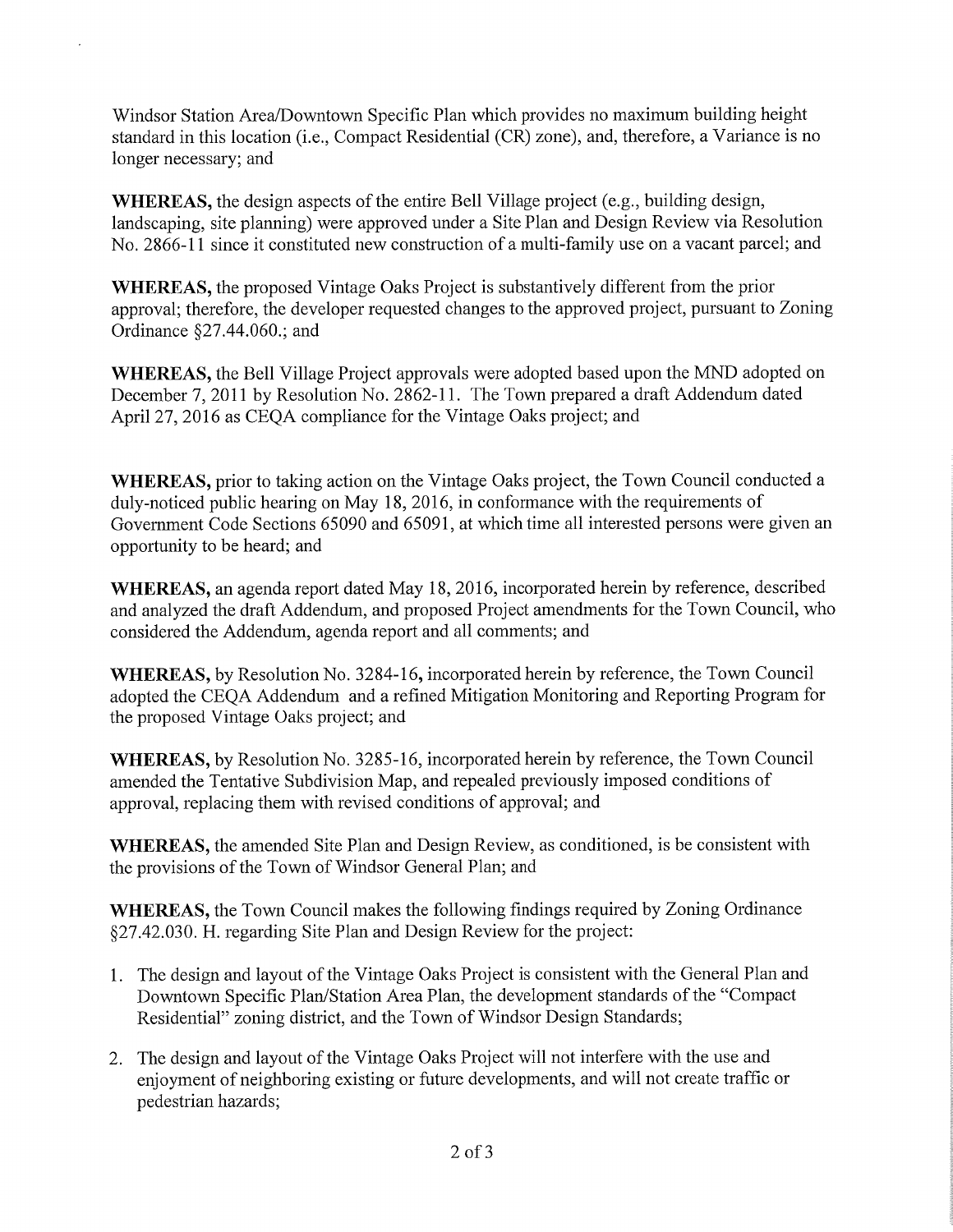- 3. The architectural design of the Vintage Oaks Project is compatible with the character of the surrounding neighborhood;
- 4. The design of the Vintage Oaks Project will provide a desirable environment for its occupants, visiting public, and its neighbors through the appropriate use of materials, texture, and color, and will remain aesthetically appealing and be appropriately maintained; and
- 5. The Vintage oaks Project will not be detrimental to the public health, safety, or welfare or materially injurious to the properties or improvements in the vicinity.

NOW, THEREFORE BE IT RESOLVED, that the Town Council of the Town of Windsor hereby rescinds Resolution No. 2866-11, Resolution No. 3050-14, Resolution No. 3130-14, Resolution No. 3116-14, and Resolution No. 3278-16 and replaces them with this resolution approving the amended Site Plan and Design Review request for the Vintage Oaks project, subject to the Conditions of Approval attached hereto in Exhibit A, which is incorporated herein by reference.

PASSED, APPROVED AND ADOPTED this 18th day of May 2016, by the following vote:

**AYES:** 

**NOES: ABSTAIN: ABSENT:** 

COUNCILMEMBERS FOPPOLI, OKREPKIE, VICE MAYOR FUDGE, AND MAYOR MILLAN **COUNCILMEMBER SALMON NONE NONE** 

**ATTEST:** 

**MARIA DE LA O. TOWN** 

# **Exhibit Attached:**

Exhibit A – Vintage Oaks Site Plan and Design Review Conditions of Approval

(Clerk's Note: A typographical error in the vote count was corrected on June 1, 2016.)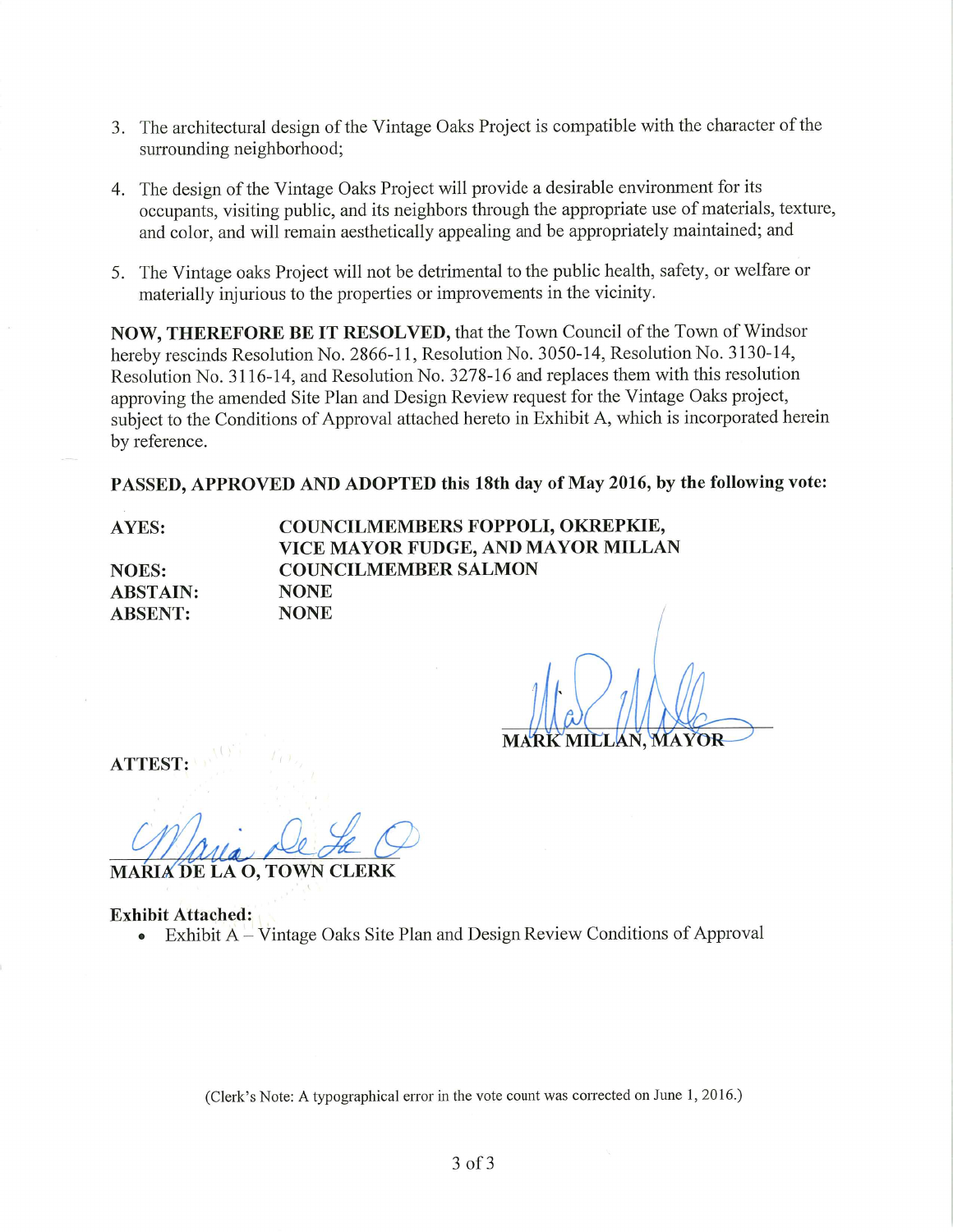# **ATTACHMENT 3 EXHIBIT A**

# **VINTAGE OAKS – SITE PLAN AND DESIGN REVIEW**

# **GENERAL (ALL DEPARTMENTS)**

- 1. The phasing for this approval shall be in accordance with the conditions imposed on the amended Tentative Map approved by the Town Council under Resolution No. \_\_\_.
- 2. Mitigation Monitoring and Reporting Plan. Plan checkers for each Department shall be responsible for determining compliance with the Mitigation Monitoring and Reporting Plan in the final package, including the following milestones:
	- a) Prior to Signature of Improvement Plans / Site Development Plans
	- b) Prior to Issuance of Building Permits (including Grading Permit)

Applicant shall submit a compliance package with Improvement Plan Check documents indicating each mitigation measure and where the mitigation measure is noted on drawings or within accompanying documents. Department personnel responsible for verification of conditions shall document to the Project Planner that the required mitigation measures have been incorporated into construction drawings prior to signature of the plans, and field inspectors shall similarly verify construction compliance with approved plans to the Project Planner upon project completion and prior to release of securities.

### **TOWN ENGINEER (Unless otherwise stated, conditions in this section shall be to the satisfaction of the Town Engineer):**

#### **The following conditions are applicable to issuance of a building permit:**

3. Improvement Plans shall be approved by Planning and signed by the Town Engineer prior to issuance of permits for site development and utilities. Final map shall be recorded prior to issuance of building permits for above ground structures. All right of way dedications and dispositions, public improvements and utility extensions, public use easements and site improvements will be required as part of the improvement plan and mapping process.

## **BUILDING INSPECTION DEPARTMENT (Unless otherwise stated, conditions in this section shall be to the satisfaction of the Building Official):**

## **Conditions applicable to issuance of a building permit:**

4. The developer shall retain a Certified Access Specialist to review accessibility plans and specifications for building interior compliance with state and federal accessibility laws, codes and regulations. The Certified Access Specialist shall conduct all necessary research, prepare accessibility reports, and/or conduct accessibility inspections, to the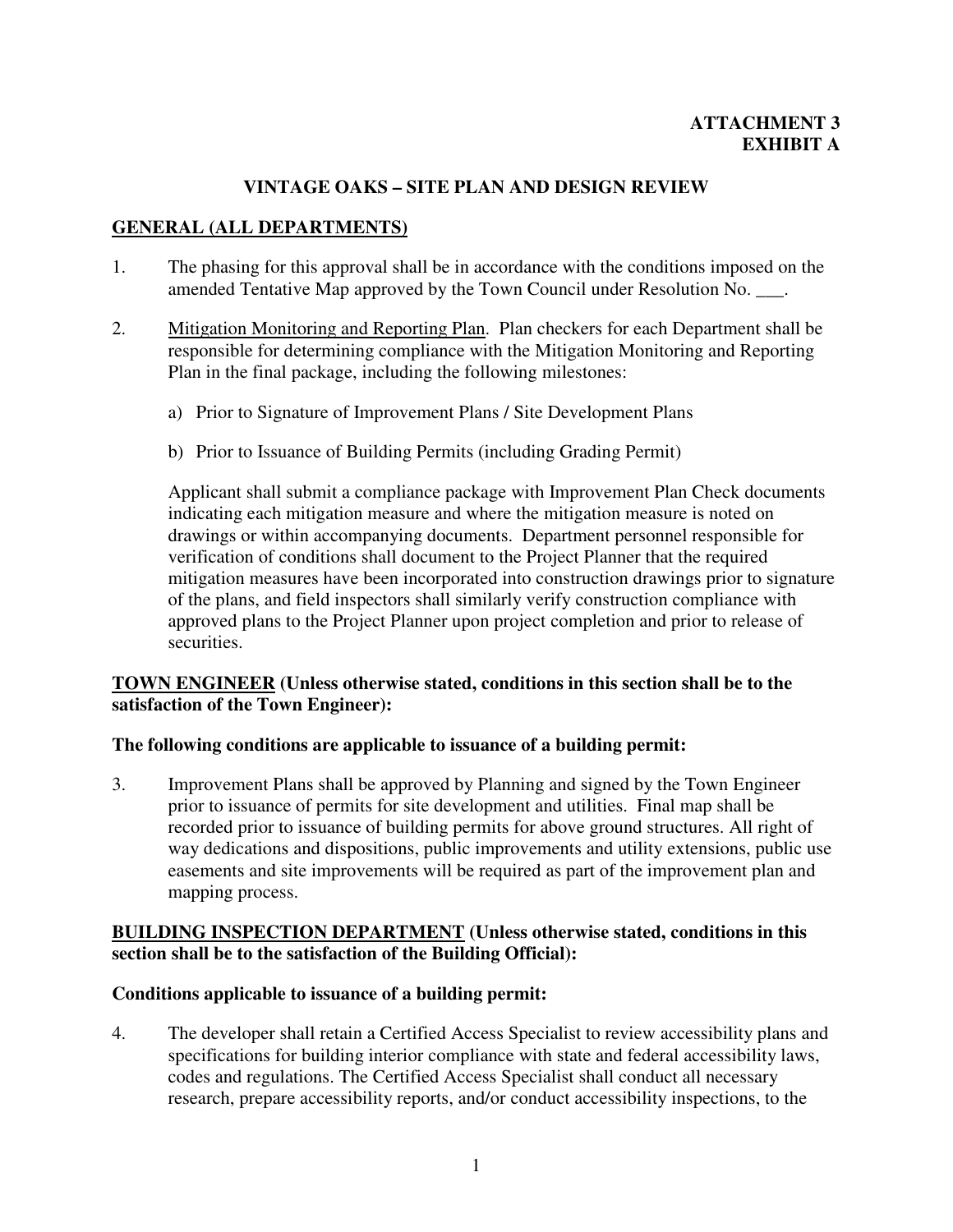satisfaction of the Building Official.

- 5. Upon initiation of plan check, the building plans shall include details and specifications or other information indicating compliance with California law requiring access for persons with disabilities. All specifications, to include any analysis if required shall be provided to the satisfaction of the Building Official demonstrating full compliance.
- 6. A California registered civil engineer with a California authorization as a geotechnical engineer shall perform the geotechnical evaluation. A written report of the investigation shall be submitted to the Building Official by the owner or authorized agent at the time of permit application. The geotechnical report shall include, but shall not be limited to, sitespecific evaluations of design criteria related to the nature and extent of foundation materials, groundwater conditions, liquefaction potential, settlement potential and slope stability.
- 7. Abandon any existing wells, septic tanks, or underground fuel storage tanks under permit and inspection of Environmental Health or other designated agency. If there are none, provide a letter from the project engineer relating to the scope of the search done to make this determination.
- 8. Construction shall comply with all applicable current codes. No site clearance, grubbing (except weed abatement), grading, or fill stockpiling, may be performed without prior approval of the Building Official.
- 9. Site improvement plans shall be reviewed by the Central Fire Authority.
- 10. Improvement Plans shall be approved by the Town Engineer prior to issuance of an Encroachment Permit, unless otherwise allowed by the Town Engineer. No construction shall occur prior to approval of the on-site development plans. At the discretion of the Building Official, the Community Development Director and Town Engineer the Building Department may issue a separate demolition permit, a tree removal permit and a foundation only permit prior to approval of the on-site development plans.
- 11. The Developer shall pay all applicable development impact fees for Drainage, Parks & Recreation, Public Facilities, Traffic and Recycled Water upon the earlier of the date of final inspection or issuance of the certificate of occupancy for each lot and shall pay all applicable development impact fees for Water Capacity and Wastewater Capacity prior to the issuance of a building permit for each individual lot. The developer shall pay all applicable school impact fees for each lot to the Windsor Unified School District per the school district policies and/or code.
- 12. A pre-construction meeting shall be held with the Building Official, prior to permit issuance. The purpose of the meeting is to coordinate construction activities related to job site sanitary facilities, tree preservation, utility trenching, and other requirements related to construction of the proposed project.
- 13. Toilet facilities shall be provided for construction workers and such facilities shall be maintained in a sanitary condition, to the satisfaction of the Building Official.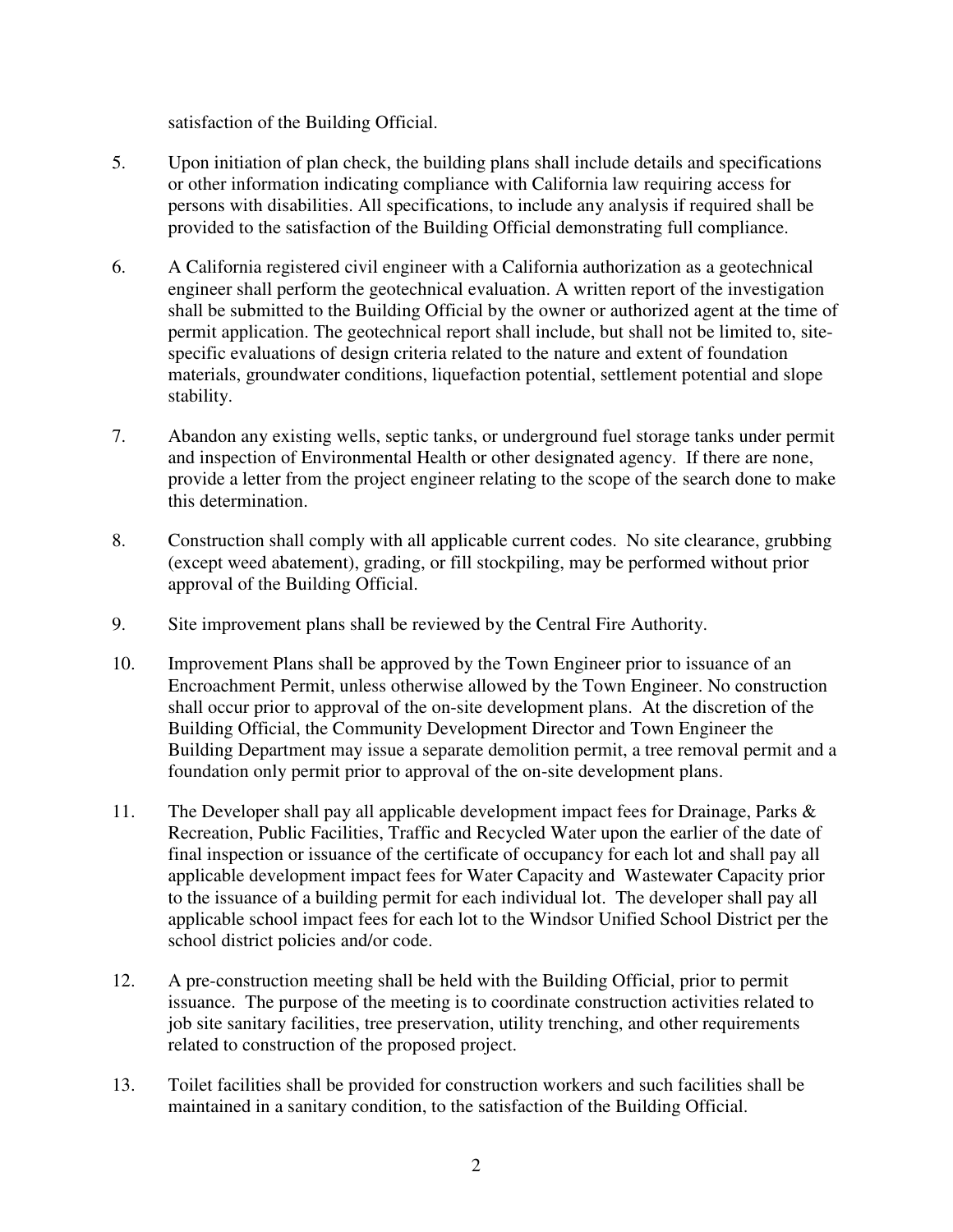14. Construction sites shall be maintained in a trash and litter free condition for the duration of the construction activity, to the satisfaction of the Building Official.

#### **PLANNING DEPARTMENT (Unless otherwise stated, conditions in this section shall be to the satisfaction of the Planning Director):**

#### **Conditions are applicable to issuance of a building permit:**

- 15. Building Plans shall include the following:
	- a) Minimum finish floor height shall be 24 inches above the sidewalk elevation at the front of the units along Old Redwood Hwy to provide separation from the sidewalk and residential windows.
	- b) Electric vehicles: Charging facilities required by the California Green Building Standards Code shall be evenly distributed throughout the site or as determined by the Community Development Director or designee.
- 16. Plans shall include the following general requirements:
	- a) Lighting shall comply with Section 27.20.030 D of the Town of Windsor Zoning Code. Lighting plan shall include a site plan, photometric diagram, fixture schedule, and fixture cut sheets submitted and indexed as part of the architectural drawings. Poles shall not exceed 20 feet in height, and individual fixtures shall not exceed 250 watts. Exterior fixtures shall generally be LED to match Old Redwood Highway lighting. Wall mounted fixtures shall be sconce type with light source shielded, unless otherwise approved by the Planning Director.
	- b) Trash enclosures shall be reviewed for conformity with West County Disposal recommendations, including sufficient space for recycling and pedestrian entry.Material shall include masonry block with colors to complement the building colors.
	- c) Building plans shall specify colors and materials as approved by the Planning Commission and Town Council. Downspouts shall be coordinated with background building color and shown on plans.

#### **Conditions applicable to a request for occupancy:**

- 17. Final arborist report concerning protected trees shall be received, including conclusions regarding construction impacts and determination of any additional required tree mitigation shall be made in accordance with the Chapter 27.36 of the Zoning Ordinance (Tree Preservation and Protection) to the satisfaction of the Planning Director.
- 18. The applicant shall provide to the Town Planning Director a written statement signed by the Landscape Architect who prepared the approved construction documents verifying that the landscape planting and irrigation improvements are completed in accordance with the approved drawings and the Town's Water Efficient Landscape Ordinance, and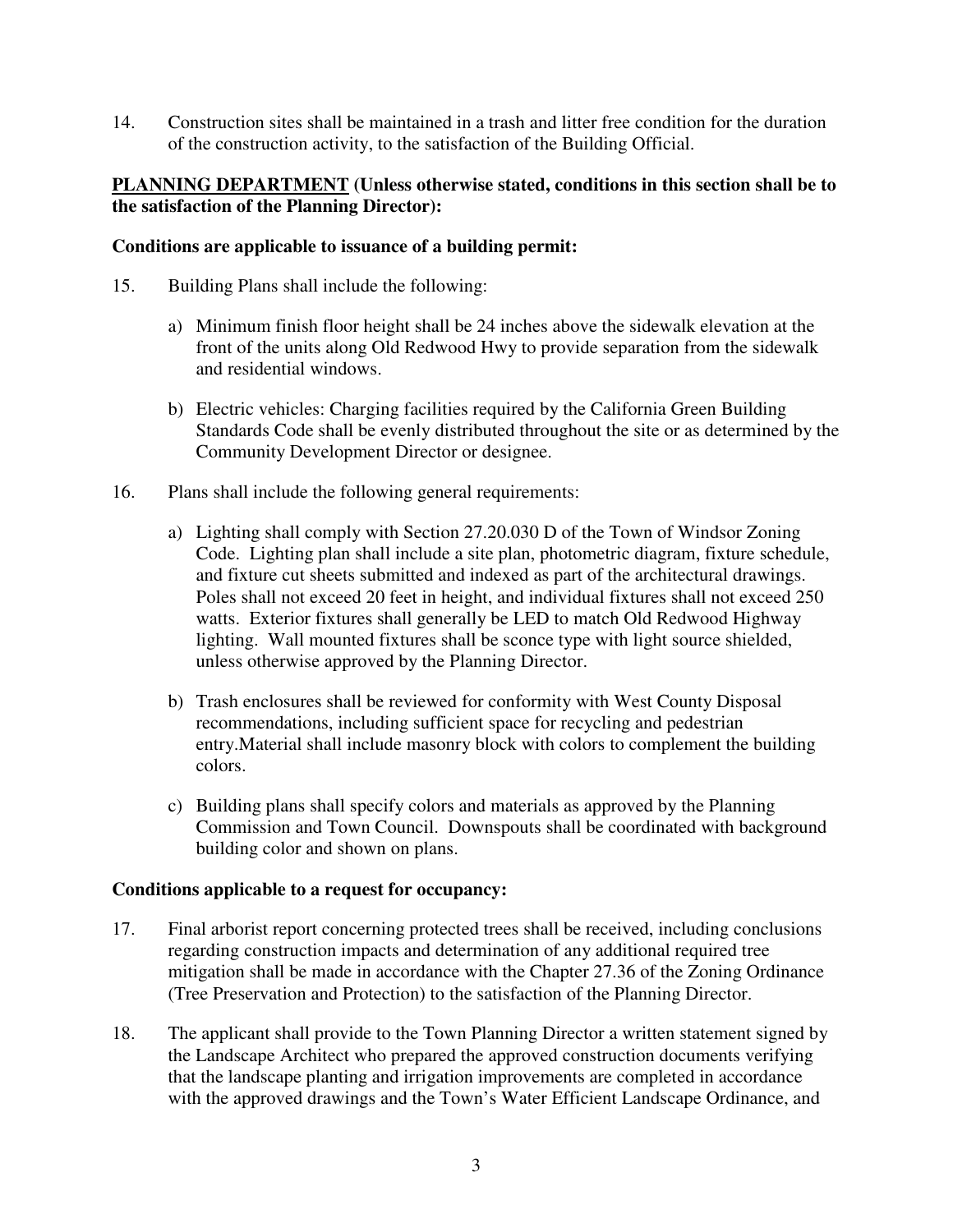that the irrigation system has been completely tested and found to be functioning per design.

- 19. All Common Area improvements (per phase) shall have been completed per approved plans, unless an alternative form of agreement and security is approved by the Planning Director.
- 20. Owner shall execute an agreement and provide deposit to guarantee replacement of any oaks which die or are determined to be unsafe for a minimum 5 year period following construction (per phase). In the event that oaks require replacement, landscaping compatible with the new oak plantings shall be provided to infill any remaining gaps. The Town Arborist shall be advisory regarding appropriate deposit amount based on the risks associated with the Improvement Plans, as well as compatible plant materials proposed in the vicinity of new or existing oaks.
- 21. Public Works, Building, and Planning Departments shall verify that all mitigation measures applicable to building construction have been completed based on construction compliance with approved plans.

## **The following general conditions shall apply:**

- 22. Prior to the issuance of building permits, and within 5 working days of project approval, applicant shall submit \$50.00 to the Planning Department for filing of a Notice of Determination, plus the additional fee applicable to the Department of Fish and Game based on a non-exempt project for which a Mitigated Negative Declaration was prepared. Check shall be written to the Sonoma County Clerk and based on DFG fee in place January 1, 2012 (due to second reading of the zoning ordinance amendment in January 2012).
- 23. Building permits issuance shall comply with the terms of the Affordable Housing Agreement executed prior to final map approval.
- 24. Compliance with the Town's Growth Control Ordinance as established in Town Council Resolution No. 2543-09.
- 25. The applicants shall defend, indemnify and hold harmless the Town and its agents, officers, attorneys or employees from any claim, action, or proceeding brought against the Town or its agents, officers, attorneys or employees to attack, set aside, void, or annul the Planning Commission and/or Town Council decisions relating to this Project. This indemnification shall include damages or fees awarded against the Town, if any, cost of suit, attorneys' fees, and other costs and expenses incurred in connection with such action whether incurred by Applicants including its partners, principals, or agents, the Town and/or the parties initiating or bringing such action. Applicant shall defend, indemnify and hold harmless the Town, its agents, officers, employees and attorneys for all costs incurred in additional investigation of or study of, or for supplementing, preparing, redrafting, revising, or amending any document (such as the EIR or Addendum), if made necessary by said legal action.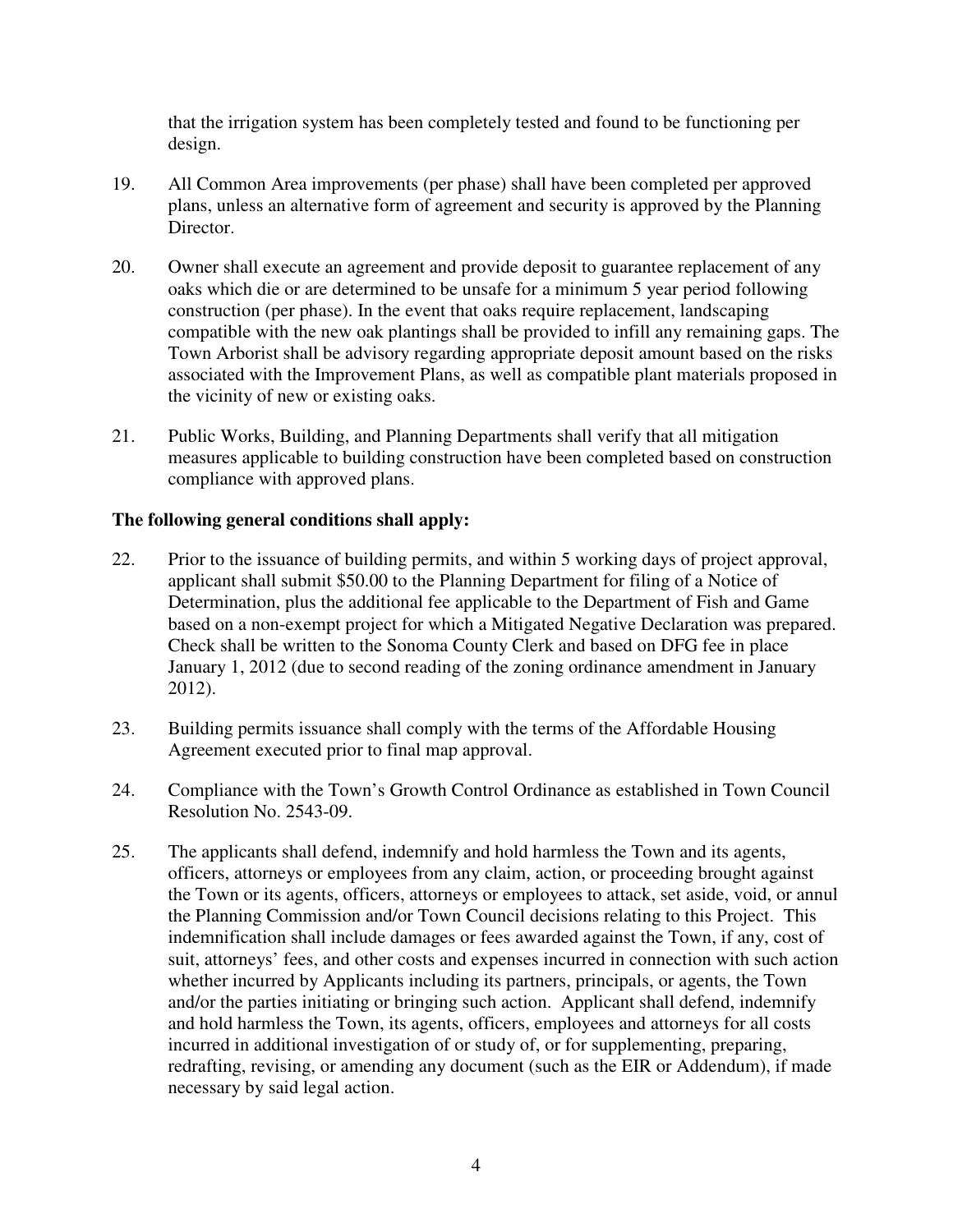In the event that a claim, action or proceeding describer above is brought, the Town shall promptly notify Applicants of the existence of the claim, action or proceeding, and the Town will cooperate fully in the defense of such claim, action or proceeding. Nothing herein shall prohibit the Town from participating in the defense of any claim, action or proceeding. In the event that Applicants are required to defend the Town in connection with any said claim, action or proceeding, the Town shall retain the right to (i) approve the counsel to so defend the Town, (ii) approve all significant decisions concerning the manner in which the defense is conducted, and (iii) approve any and all settlements, which approval shall not be unreasonably withheld. The Town shall also have the right not to participate in said defense, except that the Town agrees to cooperate with Applicants in the defense of said claim, action or proceeding. If the Town chooses to have counsel of its own to defend any claim, action or proceeding where Applicants have already retained counsel to defend the Town in such matters, the fees and expenses of the counsel selected by the Town shall be paid by the Town. Notwithstanding the immediately preceding sentence, if the Town Attorney's office participates in the defense, all Town Attorney fees and costs shall be paid by the Applicants.

Applicants shall indemnify the Town for all the Town's costs, fees, and damages which the Town incurs in enforcing the above indemnification provisions.

## **The following conditions of Site Plan and Design Review approval apply to on-going use of the site:**

26. This approval amends the approval of the Bell Village mixed use project which authorized a total of 387 dwelling units and 83,500+/- square feet of commercial space. Improvements for both the Bell Village (i.e., commercial area) and Vintage Oaks (i.e., residential area) shall maintained in accordance with the following:

## Bell Village Project

- a) Plans entitled "Bell Plaza and Bell Village", including complete civil, landscape, and architectural drawings, with cover sheet dated "Revision June 3, 2011."
- b) Drawings entitled "Proposed Old Redwood Highway Streetscape Design, October 2011", prepared by Landesign Group.
- c) Drawings entitled "Bell Village Materials and Furniture, July 2011" prepared by Bell Village LP.
- d) Revised Site Plan / Landscape Plan Drawings (Sheets L1-L4) dated October 2011.
- e) Plans and Drawings included within the 11 x 17 document entitled "Response to Planning Comments from the September 27, 2011 meeting" (Attachment No. 2 to the November 8, 2011 staff report).

Vintage Oaks Project

f) Plans entitled "Vintage Oaks on the Town Green, Windsor, California, Final Planning Submittal, April 22, 2016" including civil, landscape and architectural drawings.